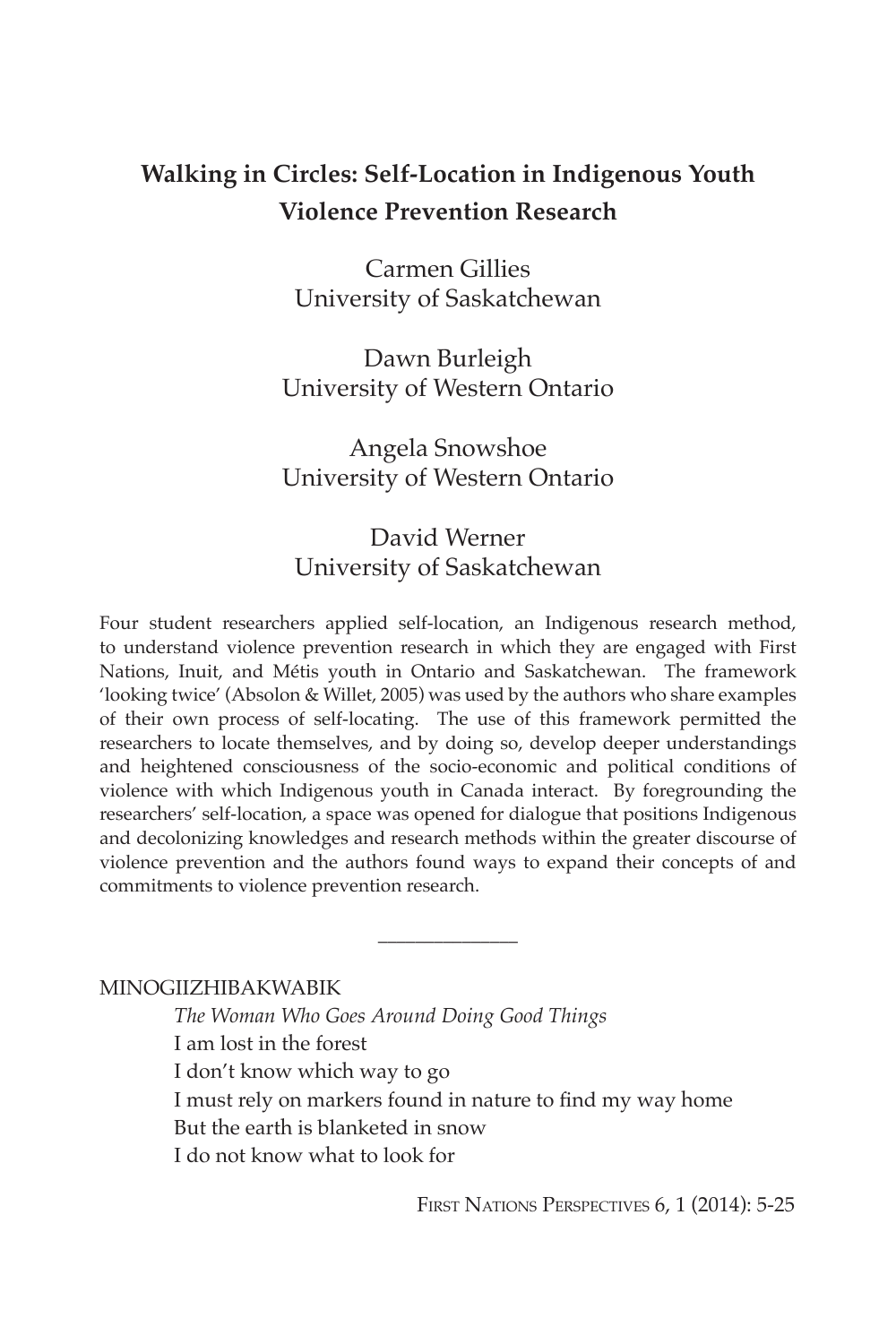I have never learned this I must try to learn using the little that I have Or I will die out here

I think about the stories that I have been told And the experiences that I have collected; The things I know to be true Can they help me now? I need to learn all by myself Or I will die out here

The trees are tall and dense I look way up I see the orange glow from the nearby town And a dark storm rolling in towards me I walk West Learning

Wait… This place feels familiar Have I been here before? Oh no… (my heart sinks)

This is where I had started! I must have been walking around in circles! How many times have I been here before? It has been so long I am tired Cold My body is weak

I sit down and look all around me Something is different now I almost didn't recognize this place But I feel it now: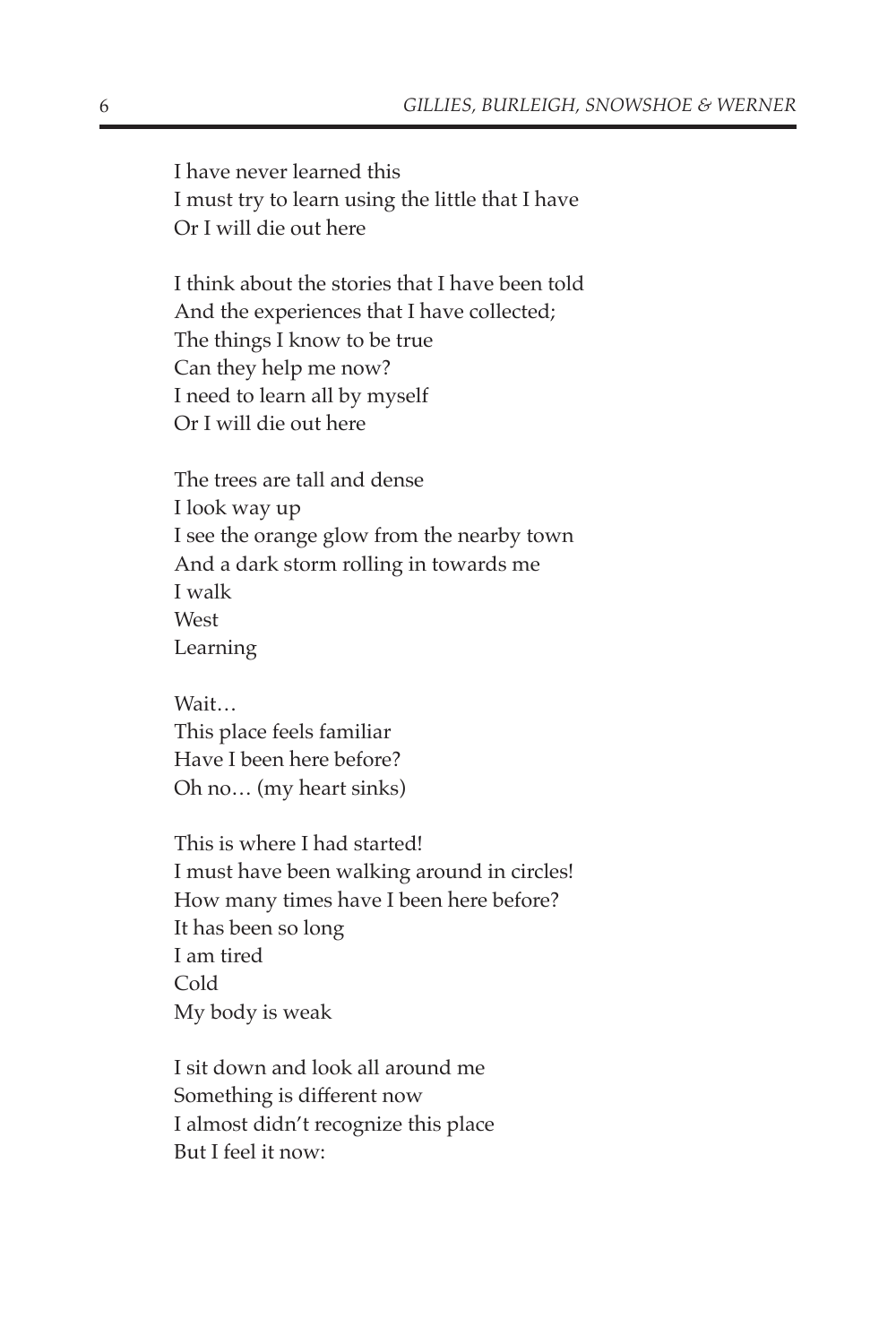I am not lost; I am home! Right where I am supposed to be Right where I belong And I am not alone…

~ by Angela (Giizhigaatekwe) Snowshoe

First Nations, Inuit, and Métis<sup>1</sup> youth continue to experience and endure systemic colonial violence (Wickham, 2010). Most notable is the historical trauma experienced in residential schools as multilayered violence marked by malnourishment and physical, mental, emotional, and sexual abuse (Battiste, 2005; Canada, 1996; Smith, 2009; Truth and Reconciliation Commission of Canada, 2011). Indigenous youth continue to encounter systemic violence, institutionalized colonization, and racialization processes and attitudes held by the dominant population (Battiste, Bell, Findlay, Findlay & Henderson, 2005; St. Denis, 2011). Consequently, to prevent violence experienced by Indigenous youth, violence prevention researchers must move beyond analyses of victims and perpetrators to address broader systemic socio-economic and political issues of colonial violence (Tuck, 2011). As articulated in Angela's poem in the epigraph, followed from a life dream, we have found that true to the demands of the "looking twice" framework (Absolon & Willet, 2005), returning to and remembering our own stories and origins can provide increase/heightened awareness needed to engage in more ethical research.

We draw from the framework of self-location as articulated by Indigenous scholars Absolon and Willet (2005) to understand the positioning of ourselves and to decolonize premises of violence prevention research based in discourse that positions researchers as experts who come to know and find solutions for Indigenous peoples. Our position is that violence prevention researchers must engage in research through a paradigm that accepts violence in Indigenous lives as historically constructed by and through colonial processes that individualize violence and regulate whose bodies, rights, and knowledge systems matter. This position, however,

<sup>1</sup> The terms First Nations, Métis, and Inuit are used to represent the first peoples of Canada as recognized by the Canadian Constitution. The term Indigenous is used interchangeably to represent first peoples in Canadian and in international contexts.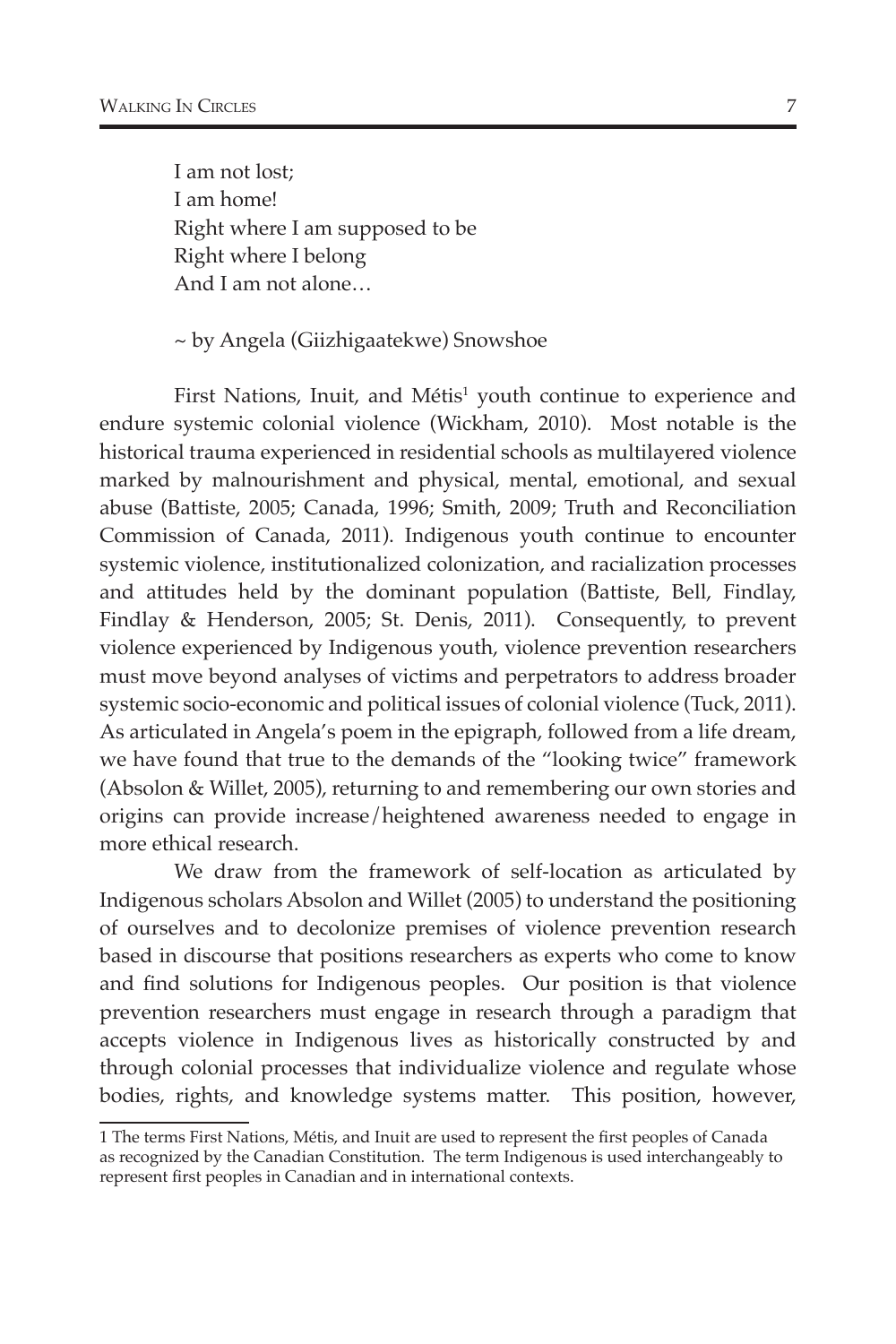requires researchers to be reflexive. Due to the relational ontology of Indigenous epistemologies (Wilson, 2007) and the history of unethical and exploitative research with Indigenous peoples (Baker, 2009; Menzies, 2001; Smith, 1999), an aspect of the use of Indigenous methodologies requires that researchers expose the motivation and purpose of research (Kovach, 2009). Kovach (2009) explained that this relational ontology can be satisfied through honestly articulated understandings and expressions of self—our histories, relations, motivations, and limitations. Self-location as a research method brings perspective to what is sought, how data are analyzed, and what results are deemed important for advancing community interests and goals (Wilson, 2008). Foregrounding Absolon and Willett's (2005) selflocating framework of 'looking twice,' we share some of the processes and challenges of self-location that we have found necessary in ethical research with and for Indigenous youth. As Wilson (2007) explained, "We cannot be separated from our work and nor should our writing be separated from ourselves" (p.194).

## THE CANADIAN PREVENTION SCIENCE CLUSTER

We are student researchers with the Canadian Prevention Science Cluster<sup>2</sup> [CPSC]. Funded by the Social Science and Humanities Research Council, the CPSC aims to prevent societal violence through prevention science research and to expand understandings of such work through various frameworks and collaboration with Indigenous peoples. To nationalize the center's activities, four hubs were created: Dalhousie University and the Universities of Toronto (housed at the University of Western Ontario), Saskatchewan, and British Columbia. Each hub has its own specialization such as socio-emotional learning at the University of British Columbia and cyber-bullying at Dalhousie University. The Ontario and Saskatchewan hubs have focused on violence prevention programming with First Nations, Inuit, and Métis youth.

Four of the approximately twenty CPSC student researchers have come together to write this paper. Carmen Gillies is of Métis, Chinese, and Norwegian ancestry and a Ph.D. Candidate in educational foundations at the University of Saskatchewan. Dawn Burleigh identifies as non-Indigenous and is a Ph.D. Candidate in policy studies at the University of Western

<sup>2</sup> See: http://www.preventionsciencecluster.org/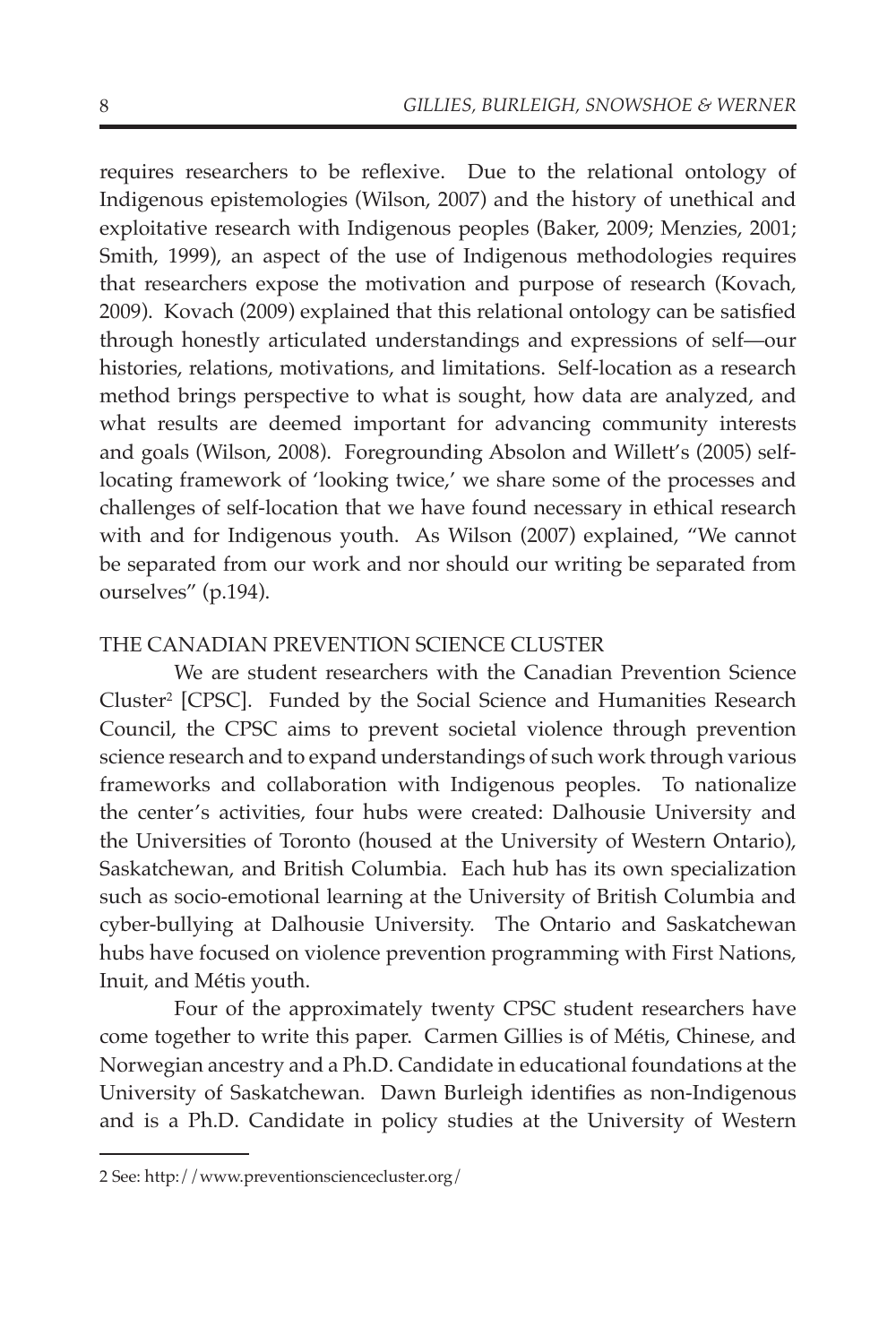University. Angela Snowshoe is Ojibway and Métis and a Ph.D. Candidate in clinical psychology at the University of Western Ontario and David Werner<sup>3</sup> is of Métis ancestry and a teacher candidate at the University of Saskatchewan. We have found one another across provincial and academic borders and have became a collective through our common struggle to decolonize and position ourselves within our research.

## FIRST NATIONS, INUIT, AND MÉTIS YOUTH VIOLENCE PREVENTION RESEARCH

Many First Nations, Inuit, and Métis youth, their families, and communities, encounter disproportionately high levels of systemic violence (Brownridge, 2008; Brennan, 2009; Chartrand & McKay, 2006). While this is the experience, Indigenous peoples rarely report victimization due to fears of experiencing institutionalized discrimination within the justice and child welfare systems (Fry, 2011). Statistics of Indigenous youth violence are thus likely understated. Studies within Canadian contexts, however, have provided insight regarding issues such as Indigenous youth and gangs (Grekul & Sanderson, 2011; Totten, 2009), child welfare (Blackstock, 2010; Blackstock, Trocme & Bennett, 2004), suicide (MacNeil, 2008), HIV risk and sexual health (Larkin, Flicker, Koleszar-Green, Mintz, Dagninio & Mitchell, 2007), incarceration (Shantz, 2010), and youth resistance to racialized violence (Hare & Pidgeon, 2011). Prevention scientists have also measured schoolbased programs developed to strengthen Indigenous youth's relationship skills (Crooks, Chiodo, Thomas & Hughs, 2010).

Prevention science is an interdisciplinary field of research, relying on psychology, epidemiology, economics, education, and social work to implement effective prevention programming (Society for Prevention Research, 2011). One area of concern within prevention science is the lack of school-based prevention program success with racially marginalized youth (Greenburg, 2004; Powell & Black, 2003). Although some prevention scientists argue that program adaptations dilute program scientific integrity (Botvin, 2004; Elliot & Mihalic, 2003), others, including the CPSC, have turned to culturally appropriate programming with local adaptations (Crooks, 2008; Hurst & Laird, 2006; Penn, Doll & Grandgenett, 2008). Though prevention science is rooted in positivistic scientific inquiry (Catalano, Fagan, Gavin,

<sup>3</sup> While writing this paper, David was hired as a teacher by the Saskatoon Public School Board.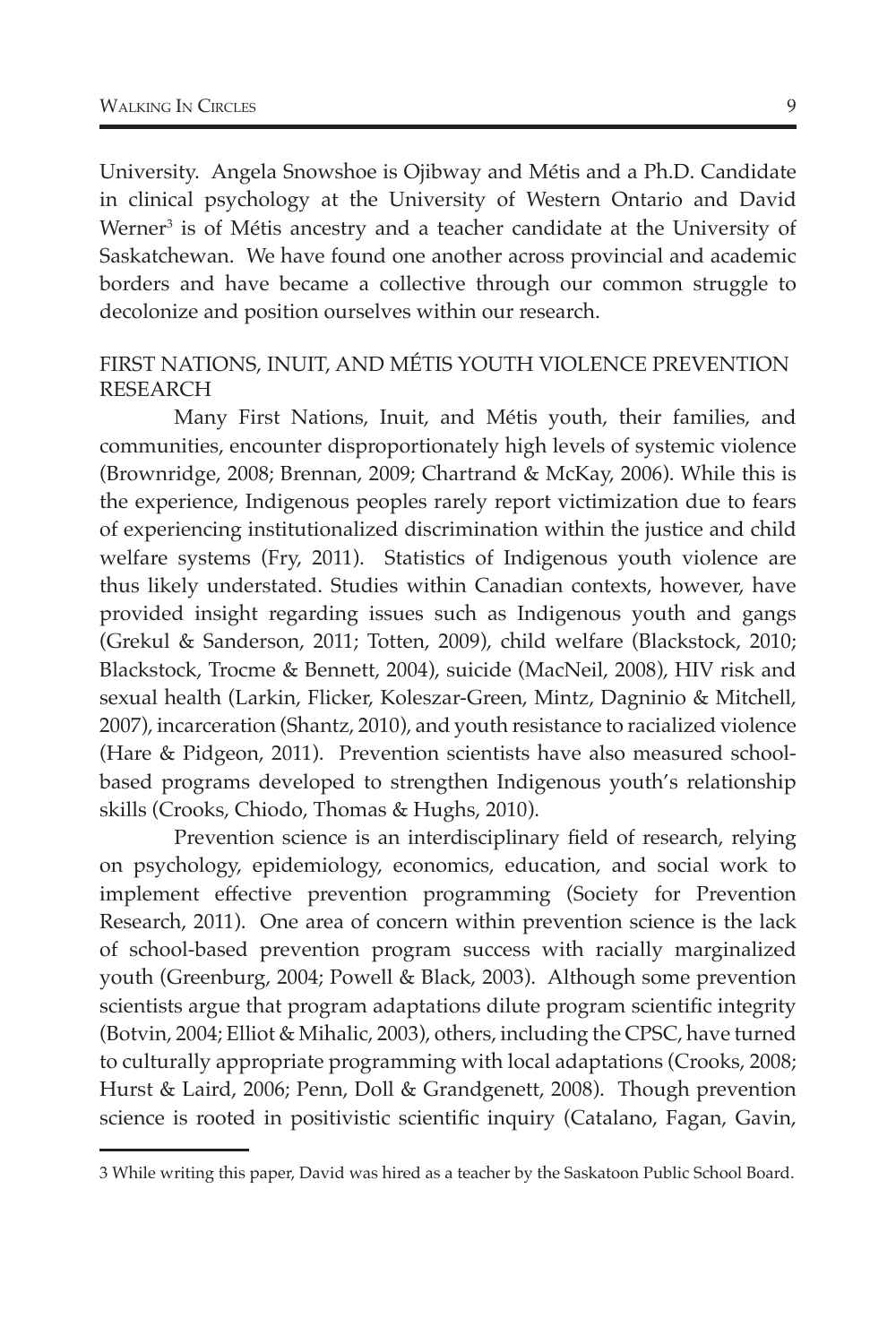Greenberg, Irwin, Ross & Shek, 2012), the CPSC has created space for alternate methodologies. As CPSC researchers, we have been encouraged to build upon existing scholarship and have noticed a need to examine researcher subjectivity and social positioning in Indigenous youth violence prevention research. Such inquiries are important as programming is influenced profoundly by researchers' ontologies and epistemologies. In the context of colonization, we argue that researchers must engage in decolonization processes in order to contribute to ethical and effective programming with Indigenous and all youth. We have thus turned to the Indigenous method of self-location for guidance, which differs significantly from reflexivity as used within western methodological approaches.

## REFLEXIVITY AND SELF-LOCATION

Recognition of or accounting for reflexivity has become integral within qualitative research since the 1970s because of criticism of claims to objective neutrality within positivist research (Pillow, 2012). According to Kovach (2009), "Reflexivity is the researcher's own self-reflection in the meaning making process" (p. 32). The call for reflexivity has been taken up in numerous ways across research fields to situate subjective positions and cultivate trustworthiness with and provide ethical accountability to research subjects (Alex & Hammarstrom, 2008; Daley, 2010; Dominelli, 2002; Dowling, 2006; Finlay, 2002; Gordon, 2006; Henwood, 2008; Maxey, 1999; Wren, 2004). Qualitative researchers who have studied violence within various populations have emphasized reflexivity as a method. For example, Downe (2007) centered reflexivity in her study with young women and cross border sex trafficking in the Eastern Carribean, while Gilgun (2008) emphasized reflexivity in phenomenological research with perpetrators of violence. Reed, Miller, Nnawulezi and Valenti (2012) also stressed the significance of reflexivity as utilized in HIV prevention intervention research for young Black lesbian women. Aligning with Reed et al. (2012), we have considered seriously Pillow's (2012) warning that reflexivity can be used by researchers to absolve researcher accountability to individuals or groups served and represented. Simply put, naming one's positioning does not ensure researcher accountability to communities or the researched. Because subjectivity is dynamic and contextual, new forms of reflexivity that "account for multiplicity" and "acknowledges the unknowable" (Pillow, 2012, p. 181),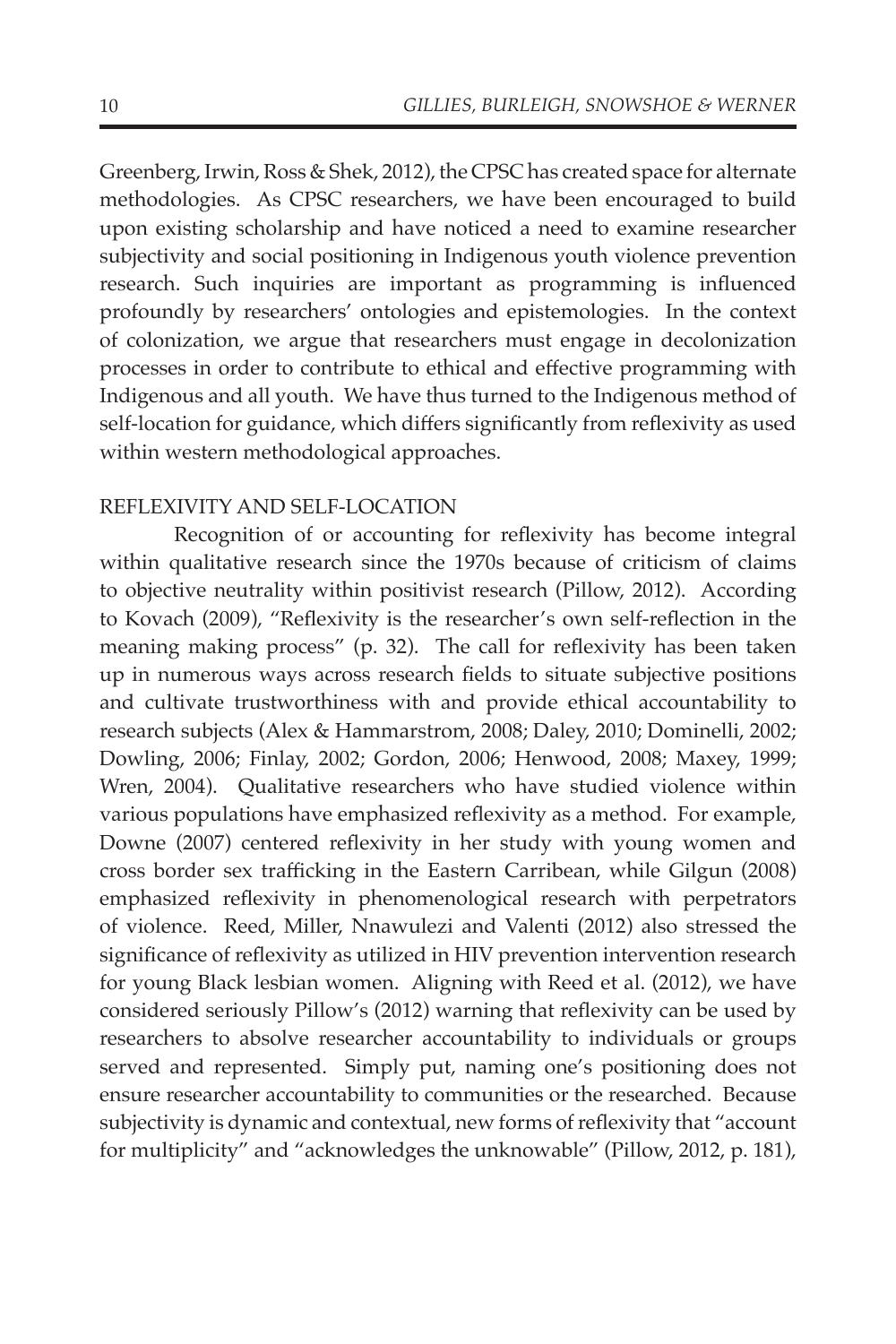or what Pillow has termed "uncomfortable reflexivity" (p. 188), are required. We find Pillow's call for alternate forms of reflexive methods pertinent to our research. While reflexivity might lead to more accountable research, it is grounded in western understandings of being and power. In the case of youth violence prevention in colonial contexts, reflexivity has yet to address how researchers are implicated in a history of ongoing colonial violence.

#### SELF-LOCATING IN VIOLENCE PREVENTION RESEARCH

Through a series of independent writing sessions and conversations we have explored our relationships with violence prevention research through self-location as we seek to become more accountable to the youth and communities we serve, requiring us to walk a path of colonial resistance. For us, this path is not smoothly paved or easy to see but is at times arduous and muddied. As we decolonize our practice, we make mistakes. The following section is not presented as a guide to self-location in prevention research. Rather, what we share is how we have self-located through samples of our writing and how we connect our self-location as individuals to our collective shifting understandings of violence prevention research with and for Indigenous youth.

Indigenous scholars have described why self-locating is a necessary element of accountable and ethical research that moves beyond reflexivity and towards decolonization (Archibald, 2008; Kovach, 2009; Restoule, Archibald, Lester-Smith, Parent & Smilie, 2010; Steinhauer, 2002; Wilson, 2008). The protocol of locating oneself within Indigenous communities and research is meant to, as Thompson (2008) described, "articulate why I feel the need to do such work and how I have come to be on this journey, and to show how my research will be relevant and useful to my people" (p. 24). Through honest self-location and admitting what one does not know, researchers build trust with research participants (Weber-Pillwax, 2004). Self-location can be uncomfortable and is dependent upon researchers' willingness to embark on or continue decolonization processes that include honesty about who we are and from where we come (Absolon & Willet, 2004). Thus, "When we locate ourselves, we identify ourselves in relation to a lineage, a people and a place, signifying that the past is alive and activated in the present" (Restoule, Archibald, Lester-Smith, Parent & Smillie, 2010, p. 3). Through the process of self-location and integrating oneself into the research, certain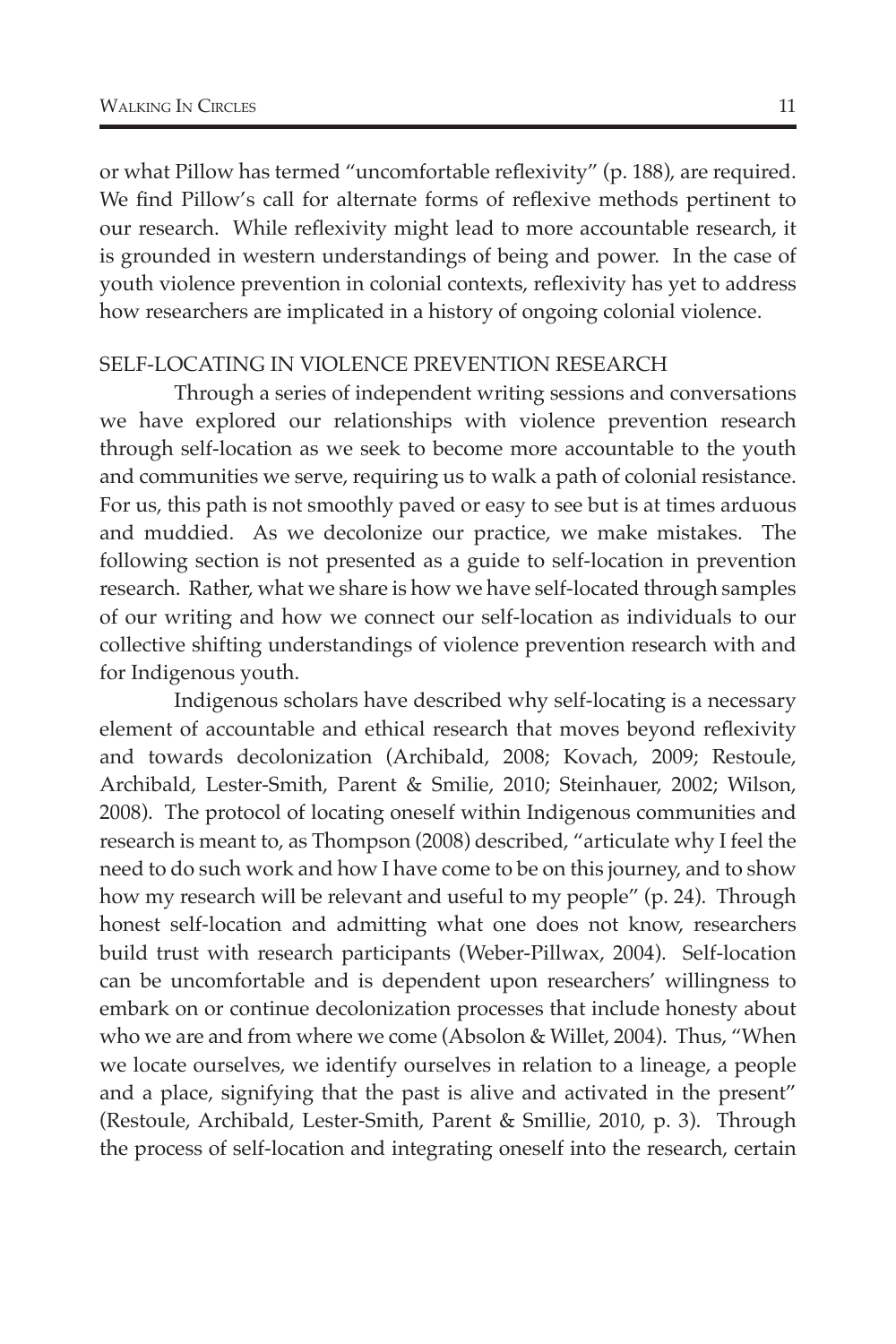methodologies such as participatory action research and more community based or collaborative processes afford reflexivity within the research partnerships. Self-location affords the researcher and the researched to build a collective understanding and starting point. Ethically this approach supports new initiatives to engage and partner with communities working toward a common agenda.

Reflecting on our own personal lives and our Indigenous youth violence prevention research in Saskatchewan and Ontario, we have engaged in self-location as a research method foregrounding Absolon and Willett's (2005) framework of 'looking twice.' Each of us has benefitted from looking twice as individuals in distinct ways as a result of our own unique racialized identities, passions, and experiences. Yet, we have also gained collectively as violence prevention researchers from listening to and learning from each other's processes of self-location. In *Putting Ourselves Forward: Location in Aboriginal Research*, Absolon and Willett connect the construction or narritization of personal stories to self-location, stressing eight 'Re's': Respectful Representations and *Re-membering*; Re-Vising and Re-connecting; Re-Claiming (Avoiding the Extraction of Knowledge) and Re-Covering; and Re-Naming Research in Our Own Language and Re-Search Methods (Affirming Indigenous Paths). The authors conceptualize the Re's as a means to redo or "look twice." Though we did not write our stories with Absolon and Willet's (2005) framework in mind, after many conversations we as a group shared our written reflections and identified how our personal stories predominantly align with specific Re's. To create a congruency of the Re's with our stories we organized them into four groups of two, as we perceive illustrate the concepts within each of our stories. Highlighting how we have self-located through looking twice at ourselves as researchers, the proceeding section provides a brief outline of each of the four groups of two Re's followed by one of our individual stories. We recognize our interpretations of the Re's are influenced by our understandings and note that the stories we share are partial and will change as we continue to self-locate.

#### RESPECTFUL REPRESENTATIONS AND *RE-MEMBERING*

Respectful representations and re-membering when self-locating require that researchers resist essentializing discourses as well as desires to focus only on role models and Indigenous peoples' accomplishments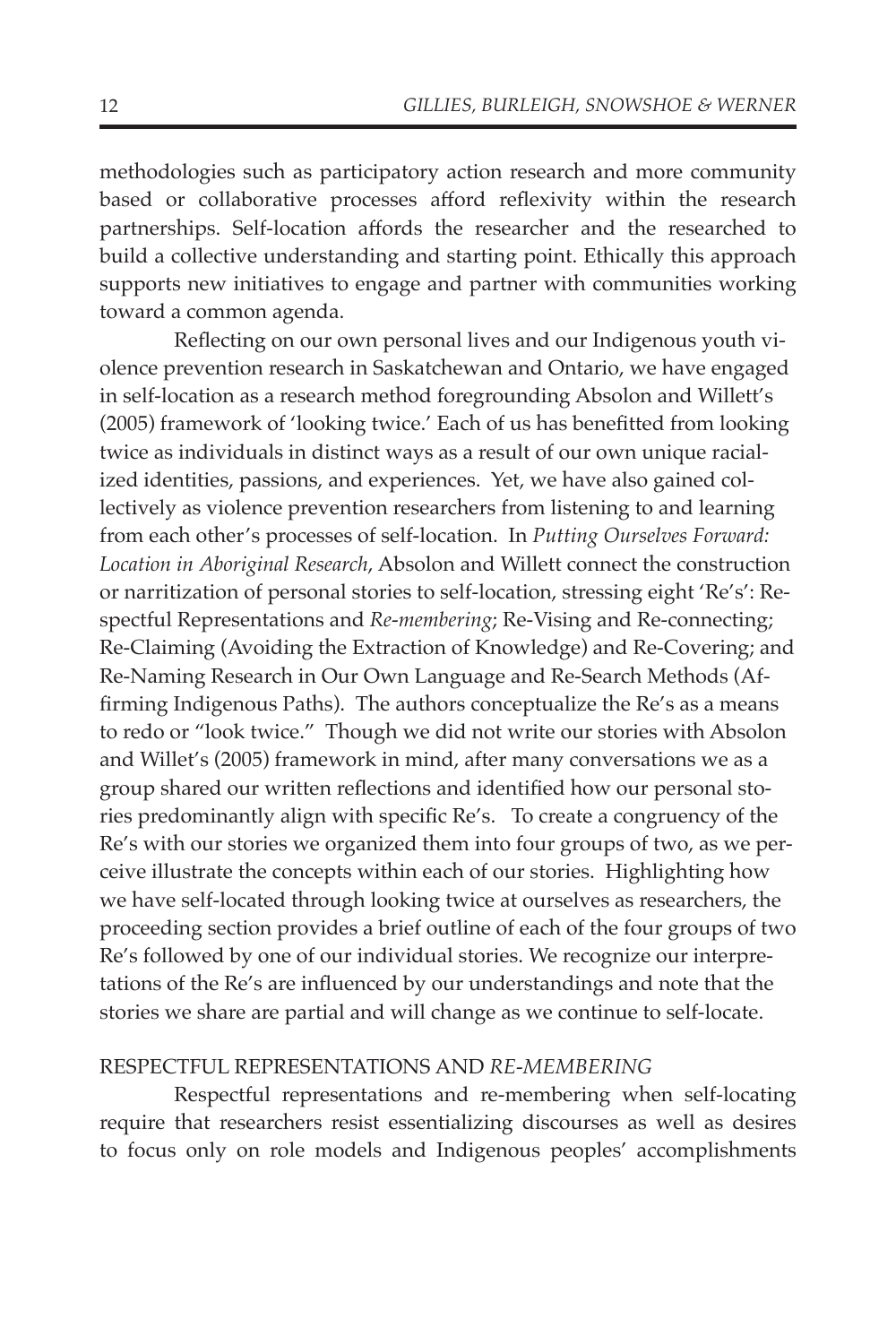(Absolon & Willett, 2005). Such practices diminish the role of oppression, racism, and colonialism, dehumanize Indigenous peoples, and insinuate that the success of one should be attainable by all. Rather, Absolon and Willet (2005) stress the importance of not speaking on behalf of others but to locate ourselves in our own truths, including our "cultural and colonial histories and contexts" (p. 110). In line with respectful representations, self-location also requires *re-membering* stories that inform who we are and our worldview. These stories can re-*member* our family, community, and ancestors from whom we have been dis-membered through racism and colonialism. Remembering is "healing to our recovery" (Absolon & Willet, 2005, p. 116) from colonialism, enabling honesty about who we are as researchers and more in-depth understandings of colonial violence. Carmen brings respectful representations and remembering alive in her self-location.

### *Carmen.*

Growing up, my Dad didn't tell us much about his childhood but I knew he was different because the other dads at my school were white. I secretly wanted my Dad to be white so that we could have a cabin at the lake and name brand clothing. But he wasn't white, his mom was Métis and his Dad was Chinese. I guess my brother and I were never really white either, even though our mom is and we can pass. It took me a long time to understand that colonization and racism complicated my identity and perception of my parents' values.

My Dad's mom was a single parent. Different families raised her eight children in the foster care system. The few stories my Dad shared about his childhood were difficult to tell, though some good memories were scattered in with the bad. An image of him standing by the window for several days, hoping to see someone come home with food, has haunted me. He was eight years old and responsible to care for his younger siblings. In the past, this story caused me to resent my grandmother. It's a powerful story because it can be used to construct Aboriginal parents as neglectful and abusive. Since learning about colonization and patriarchal racism, I have stopped resenting my grandmother and have come to love her. I now see the magnitude of my grandmother and Dad's experiences.

I know my Dad loved his family but he separated himself and was separated from them at a young age. I am only now coming to know some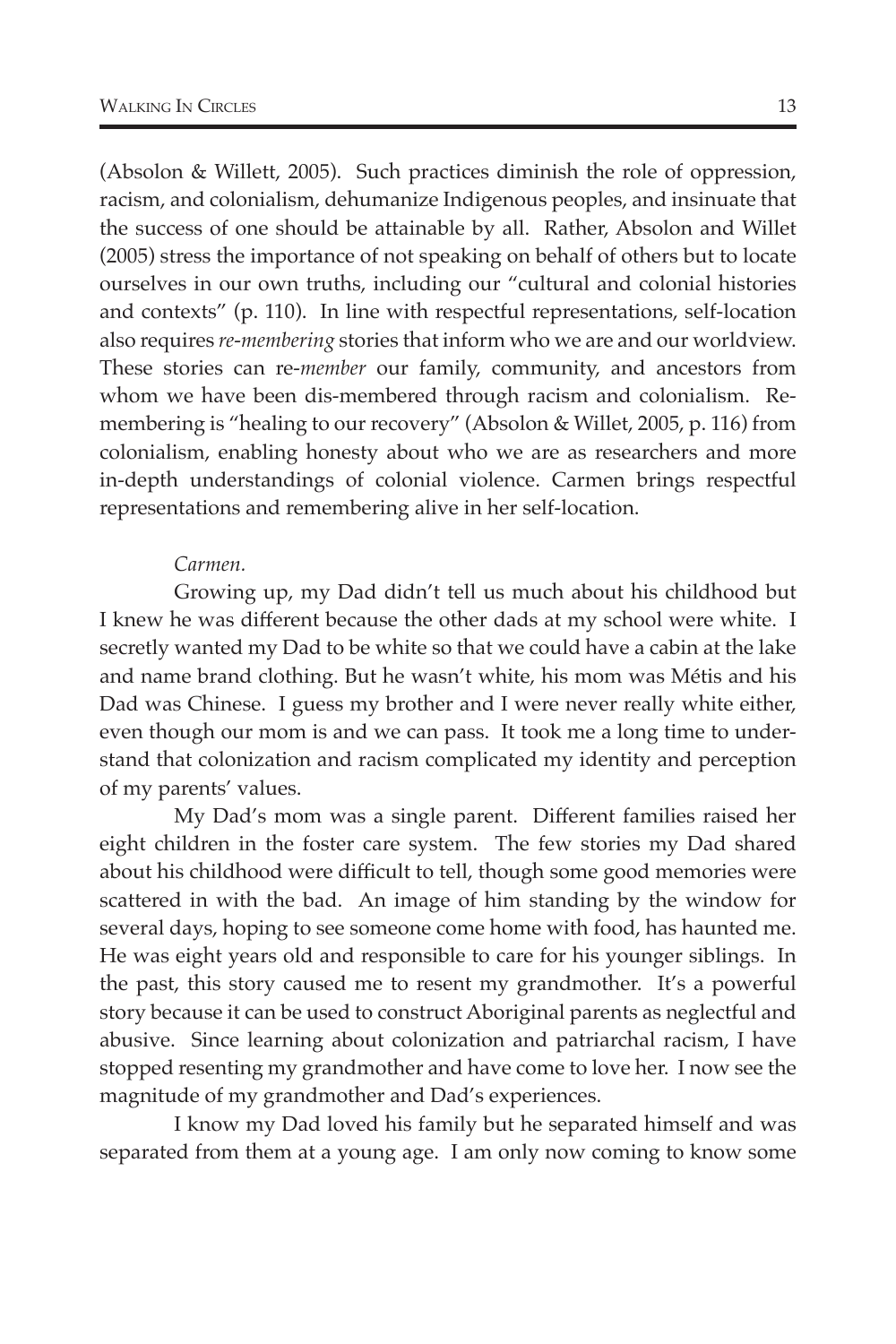of my Métis family. My Dad became an art teacher and has been described as a 'Native boy who beat the odds.' To me, all Indigenous peoples have beaten the odds. I exist because my family survived colonization by whatever means possible. Though I am Métis, my experiences have been very different from many of my family members because of my whiteness and my parents' university education. Self-locating has placed in front of me a responsibility to learn from and give back to my family and community through countering systemic colonial violence. I am proud to be my parents' daughter and no longer wish secretly my Dad had been white. His spirit, compassion, and laughter guide me on my journey.

## RE-VISING AND RE-CONNECTING

Re-vising refers to the ongoing need to decolonize our identities as researchers through identifying colonial and racist ideologies within the literature and resources we consult, and the experiences that inform our research. Consequently, "As our recovery from colonialism progresses, we speak about our past and present experiences with more awareness" (Absolon & Willet, 2005, p. 112). Re-connecting occurs when researchers connect with personal contexts to expose "details about…where they are from, their race and gender, who they are connected to [through which] their research intentions become revealed" (Absolon & Willet, 2005, p. 118). When researchers do not engage in revising and re-connection, research with and about Indigenous peoples can cause suspicion within Indigenous communities and thus become subject to question. David's story brings such revising and re-connecting to the forefront.

#### *David.*

Speaking directly to me in her soft but firm voice, my grandmother would say, "You know David, they needed someone to listen to their story." It took me a while to figure that out. My grandmother spends most of her time talking to people, hearing their stories and sharing her own. Many years later, I've realized, for me truly hearing others begins with acknowledging my own history and privilege. I've traced my Métis family back to the Red River Settlement. I found my great-grandfather's name in the 1906 Canadian Census at the Lebret Indian Residential School. My Metis family survived intense assimilation pressure and continued trapping until the 1950s. They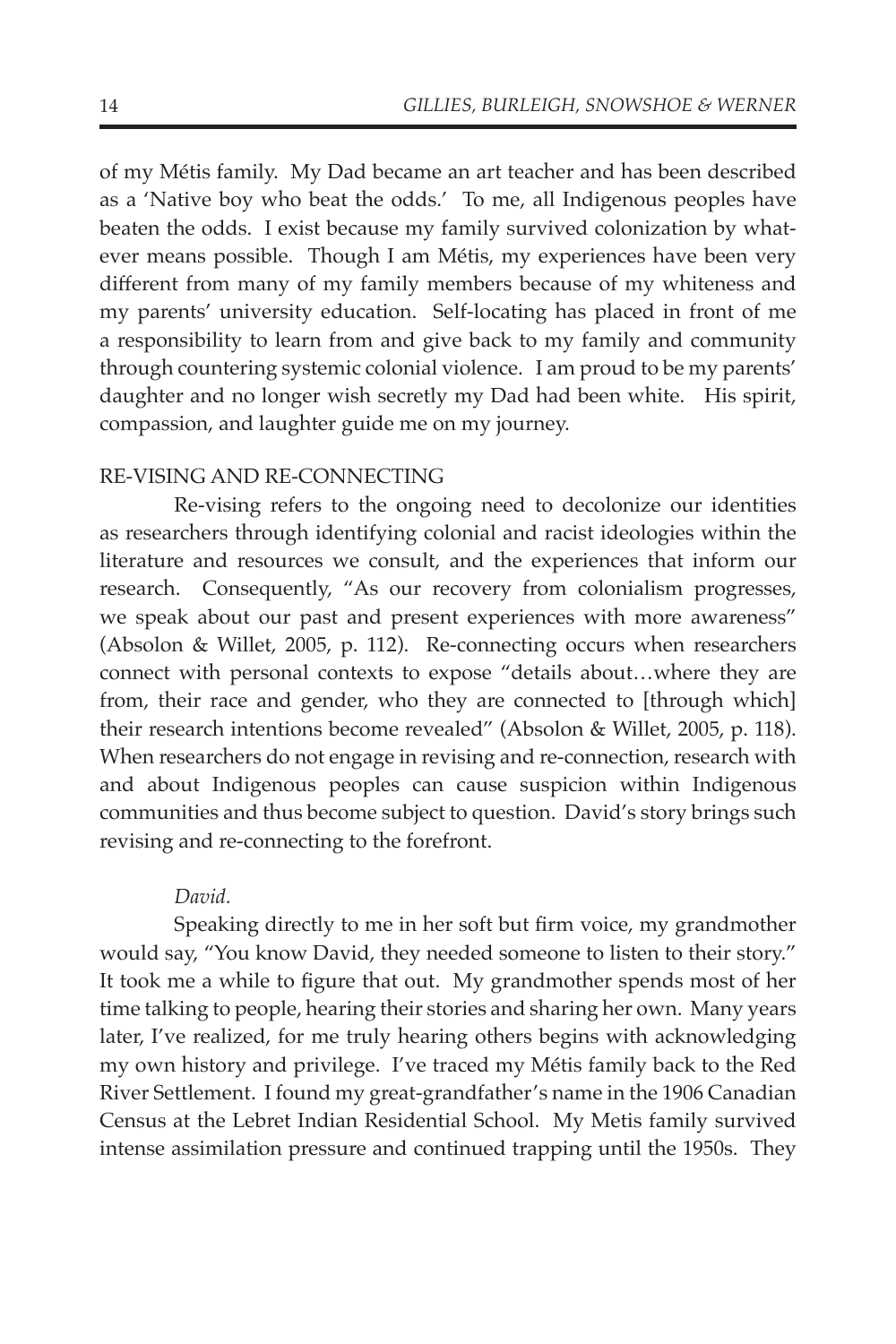are resilient, passionate and drink a lot of tea. My father's side of the family fled war in Europe and moved west in pursuit of employment, they enjoy sit down family meals and any competition.

I am in between two worlds that have been at odds with each other. I identify strongly with my Métis family. I see the trauma inflicted by residential schools and the pressure to assimilate to Canadian society. I'm visibly white, I experience the benefits of heterosexual middle class affluence and the legacy of unequal opportunity afforded to the Bosnian-German side of my family. I am trying to understand and unpack my own identity, to understand how my white privilege affects my perspective while reconnecting with Indigenous ways of knowing. Over the past year I've been asking myself, which Métis ways of thinking and ways of being survived residential schools and the intense pressures of assimilation? On other days I've grappled with my own silent complicity in ongoing racism and discrimination.

Self-location has helped me to reflect on my own position in society, my internalized racism, and my community's history. I'm starting to tell my own stories and acknowledge my ancestors. By self-locating and sharing these stories I can become part of a community that creates space for caring, learning, and generosity. Through self-locating, I can hear people's stories and narratives as their own, as a truth rather than part of a larger imposed colonial-derived narrative and this process has changed me. As I listen to others and tell my own stories, I am following my grandmother's advice and, in a limited sense, countering society's hegemonic discourse.

## RE-CLAIMING (AVOIDING THE EXTRACTION OF KNOWLEDGE) AND RE-COVERING

Absolon and Willett (2005) use the term re-claiming to describe the process of positioning ourselves in relation to our research topic. Reclaiming our history, stories, and experiences is anti-colonial and works to decolonize historical and contemporary misrepresentations of Indigenous peoples. As we re-claim our positions, however, it is important to remember that not all Indigenous knowledges (e.g., sacred knowledge) or experiences of individuals can be made transparent in our research in ethical ways. In re-covering, researchers uncover personal historical truths and recognize the ways that historical oppressions shape us. From these truths, we see our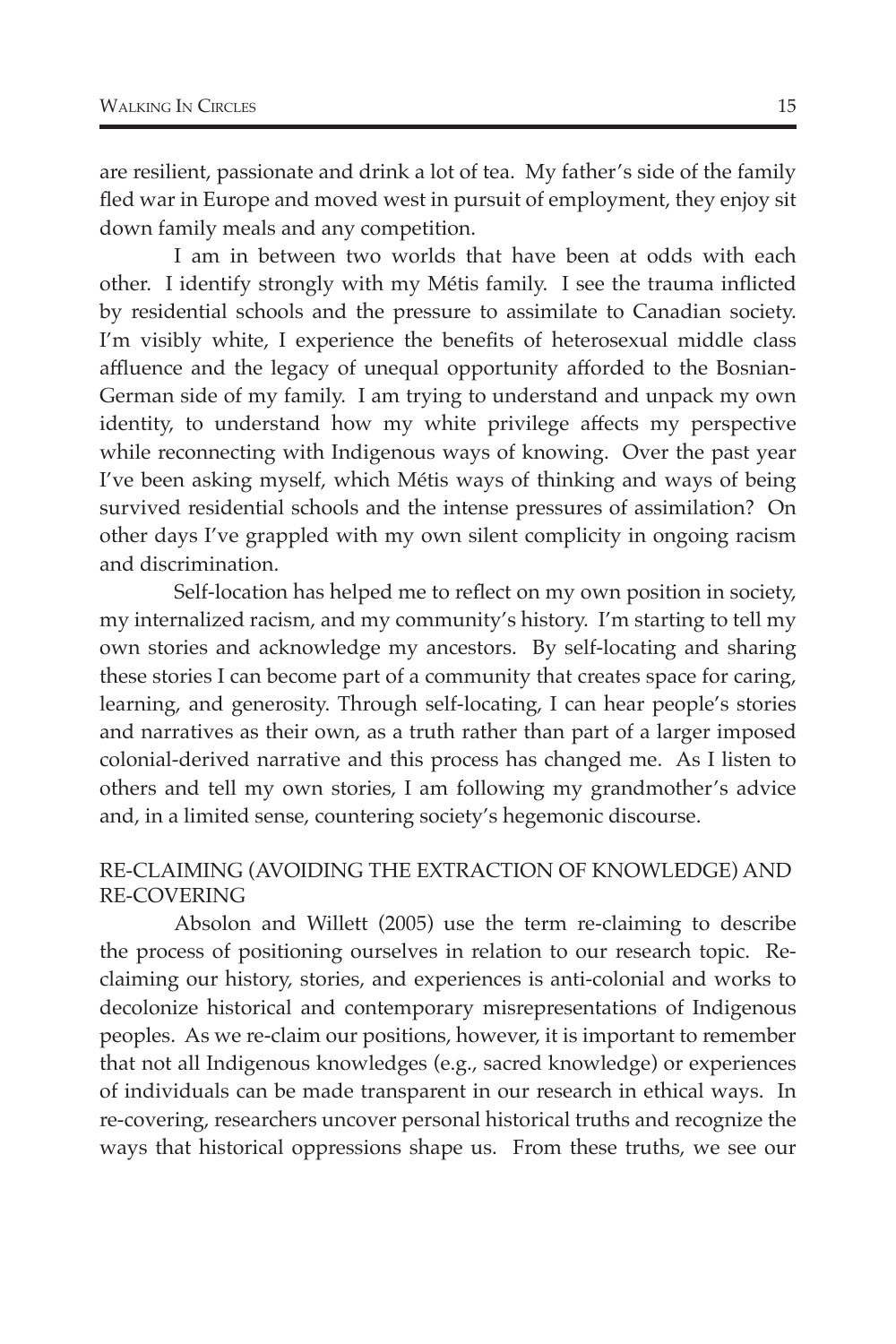strengths and recover our identities and relations with ancestors, opening a pathway to re-cover Indigenous epistemologies. For, "Only when we have decolonized ourselves can we recover, contemplate, and envision ways in which research can be used to eradicate racism and lift the oppression" (Absolon & Willett, 2005, p. 120). Dawn's story brings out some ways in which re-claiming and re-covering can and could occur.

## *Dawn.*

It was a busy conference and as the tables fill up for the next workshop, I search for a seat. The idle chatter fills the room. Business cards and handshakes are exchanged faster than I can get my bearings. As I take a seat, a voice beckons me. It says Nishnawbe Quay? After realizing this voice, this man, is talking to me; I reply simply with no. I spend the next hour analyzing what just happened. Thoughts fly through my mind like the CNN ticker tape. Why did I say No so quickly? What was he even asking me? Why did everyone stop talking when I answered? Did I say something wrong? But most importantly the words sing in my head like a broken record. Nishnawbe Quay, Nishnawbe Quay. What does it mean?

As soon as the train pulls out of the station, the furry of the conference is behind me and again in my mind I hear Nishnawbe Quay? I hear it in the voices of all of my former students. In the voices of all the people that have asked me where I am from, what my clan is or if I had a status card. I need to know what I was being asked. I text a friend and ask her what Nishnawbe Quay means? She replies with laughter and what follows is a single line …

Aboriginal woman…

I don't know why I said 'No' that day at the conference but my answer holds true. I am not Nishnawbe Quay. I do not have a status card. I do not have a clan connection. My paternal lineage is Scottish, but my maternal side is unknown. My mother was adopted and that is her story to keep. When asked about my ancestry, I stumble, typically make a joke and change the subject. But that response is no longer acceptable to me. Silencing a response about the complexity of identity perpetuates systemic and structural racism, which I otherwise work to expose, specifically in the education sector. Violence prevention research within Indigenous contexts allow me as a researcher to explore the complexities of identity and resist the complacency in myself to avoid, deter, and ignore my privilege and power in this work.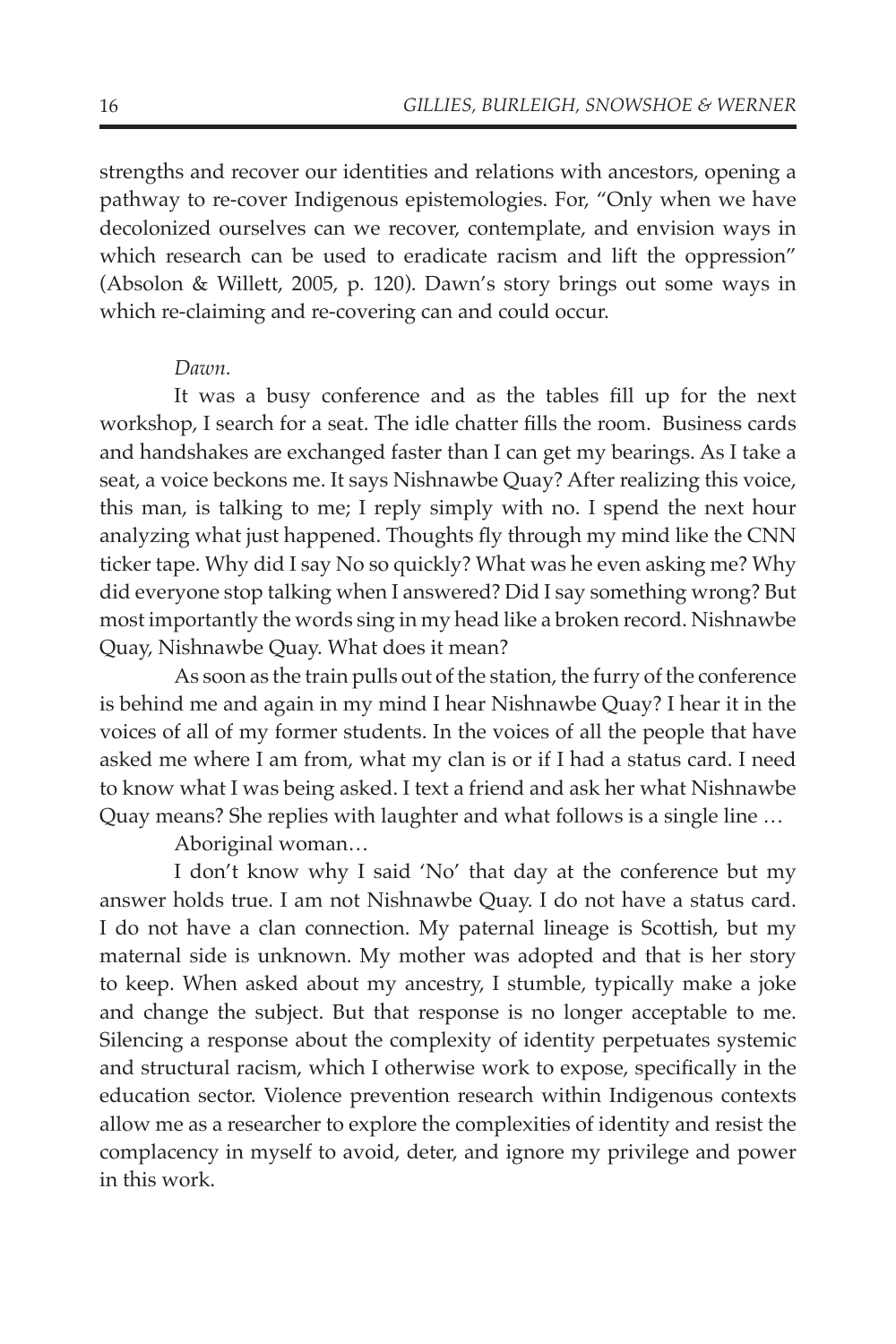## RE-NAMING RESEARCH IN OUR OWN LANGUAGE AND RE-SEARCH METHODS (AFFIRMING INDIGENOUS PATHS)

Absolon and Willett (2005) explained that re-naming research includes using or creating language that distinguishes Indigenous research from western approaches. For Indigenous peoples, the term research represents a legacy of racist and colonial exploitation, not an Indigenous "process for gathering and sharing knowledge" (Absolon & Willett, 2005, p. 114). As well, because Indigenous languages cannot always be translated into English, creative methods such as poetry can express meaning through Indigenous paradigms. 'Re-search methods' speaks to the need to affirm Indigenous pathways that resist oppressive research methodologies through envisioning and expressing the distinct experiences and realities of Indigenous peoples with creative and innovative methods. Researchers are encouraged to validate Indigenous epistemologies and worldviews by breaking away from oppressive research methodologies and methods to contribute to the "emerging, yet powerful, body of literature" of re-humanizing Indigenous research (Absolon & Willett, 2005, p. 122). Angela re-names and re-searches using language and method as a means to do both.

## *Angela.*

Boozhoo. I am a proud non-status First Nations woman of Ojibway and Caucasian heritages. Although I strongly identify with my Ojibway roots, I honour both influences. I was raised off-reserve by my mother (Ojibway) and father (Caucasian) in a small log home along the bush line north of an isolated rural town in Northwestern Ontario. My younger brother and I spent much of our childhoods at the lake with my grandfather (member of White Earth Reservation) and grandmother (Métis). They taught us life lessons through stories of the spirits. As a youth, I often turned to my family with questions about what it meant to be 'Native.' They did not have the answers and I did not understand why. I eventually turned to the formal education system for answers.

It was a difficult decision to enroll in an undergraduate program at the University of Western Ontario, 1500 kilometres from my hometown and family. I vividly recall my mother telling me, "Never forget where you came from" as I left home for the first time in my life. That first year at university, I found that my mother's words increasingly permeated my thoughts during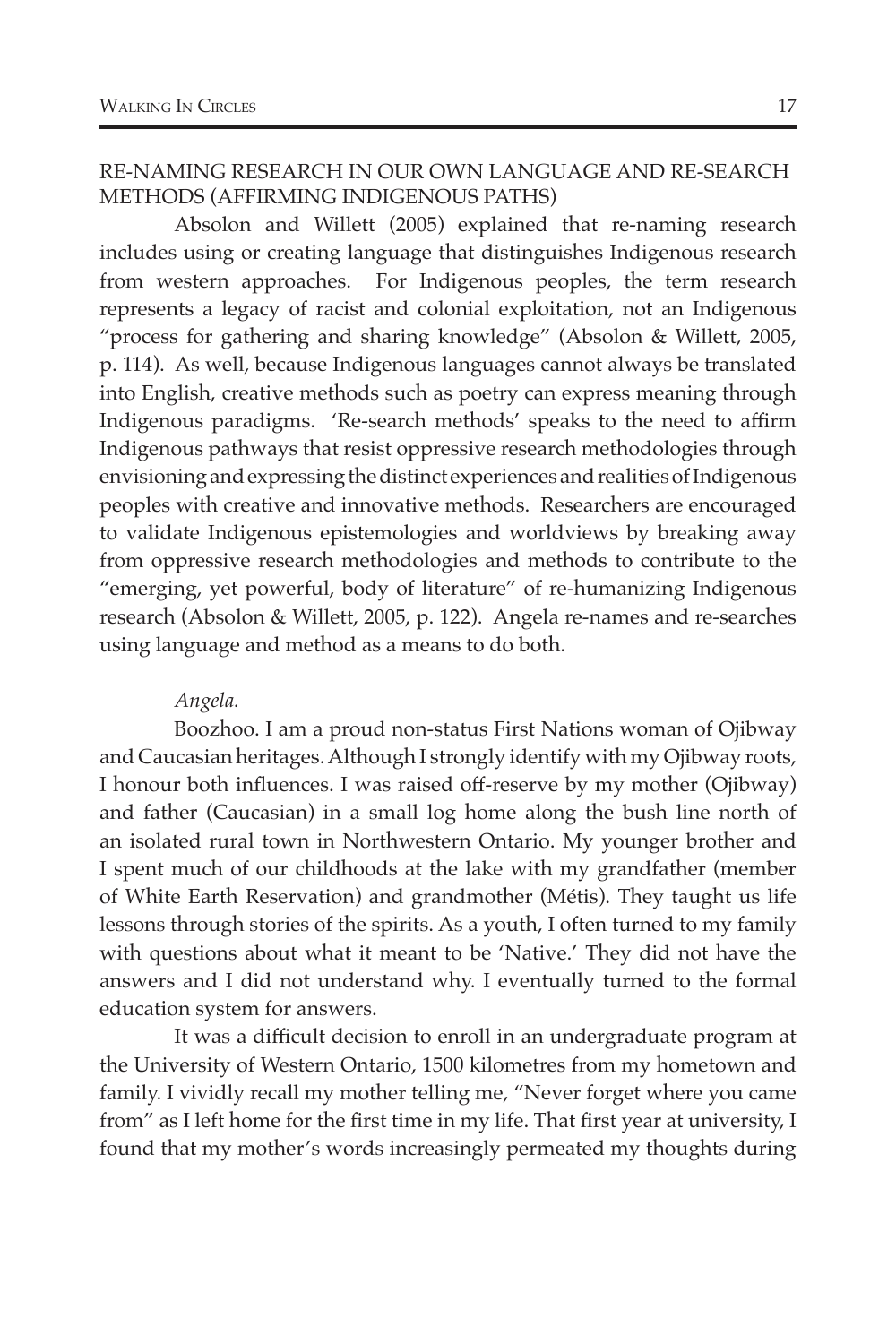my classes. I took her advice and began to explore my cultural background. It has been a combination of my personal and educational experiences that has helped me to realize that my life journey must consist of walking two parallel but very different paths: one according to *the ways of knowing* of Western society and the other from a First Nations perspective.

My graduate career has since consisted of navigating these worlds in search of a common ground, where I do not have to relinquish either position but can come to understand elements of both. It has required critical reflexivity and equal commitment to scientific inquiry as to traditional teachings, ceremony, and language local to various First Nations communities across Canada. My resultant worldview can be thought of as "two-eyed seeing" (Tafoya; Archibald, 2008) using bi-nocular vision, that is, the ability to see the strengths of Western *ways of knowing* with one eye while seeing the strengths of First Nations *ways of knowing* from the other.

## Student Re-search

As CPSC student researchers, we have each participated in various research projects that concern Indigenous youth. Though CPSC hub methodological approaches range from quantitative longitudinal evidence based studies in Ontario to qualitative and Indigenous community based inquiries and dialogues in Saskatchewan, each hub is committed to developing community partnerships and participating in decolonizing dialogue with the goal to prevent violence experienced by Indigenous and all youth. As individual researchers, we found that self-location through looking twice has served as an anchor to the commitments we assert in our work and have made to community partners, funding agencies, and within proposals and mission statements. The following discussion outlines with more detail the individual and collective lessons gained from self-locating in our Saskatchewan and Ontario work, providing recommendations for Indigenous youth violence prevention research in broader localized contexts.

## DISCUSSION

As we venture into our communities and engage in violence prevention work and research, we've been drawn back to our own stories and histories. At some level, we are or have been the youth that violence prevention work is aimed at and the youth are us. Self-locating has influenced our individual and collective research with the CPSC and has changed our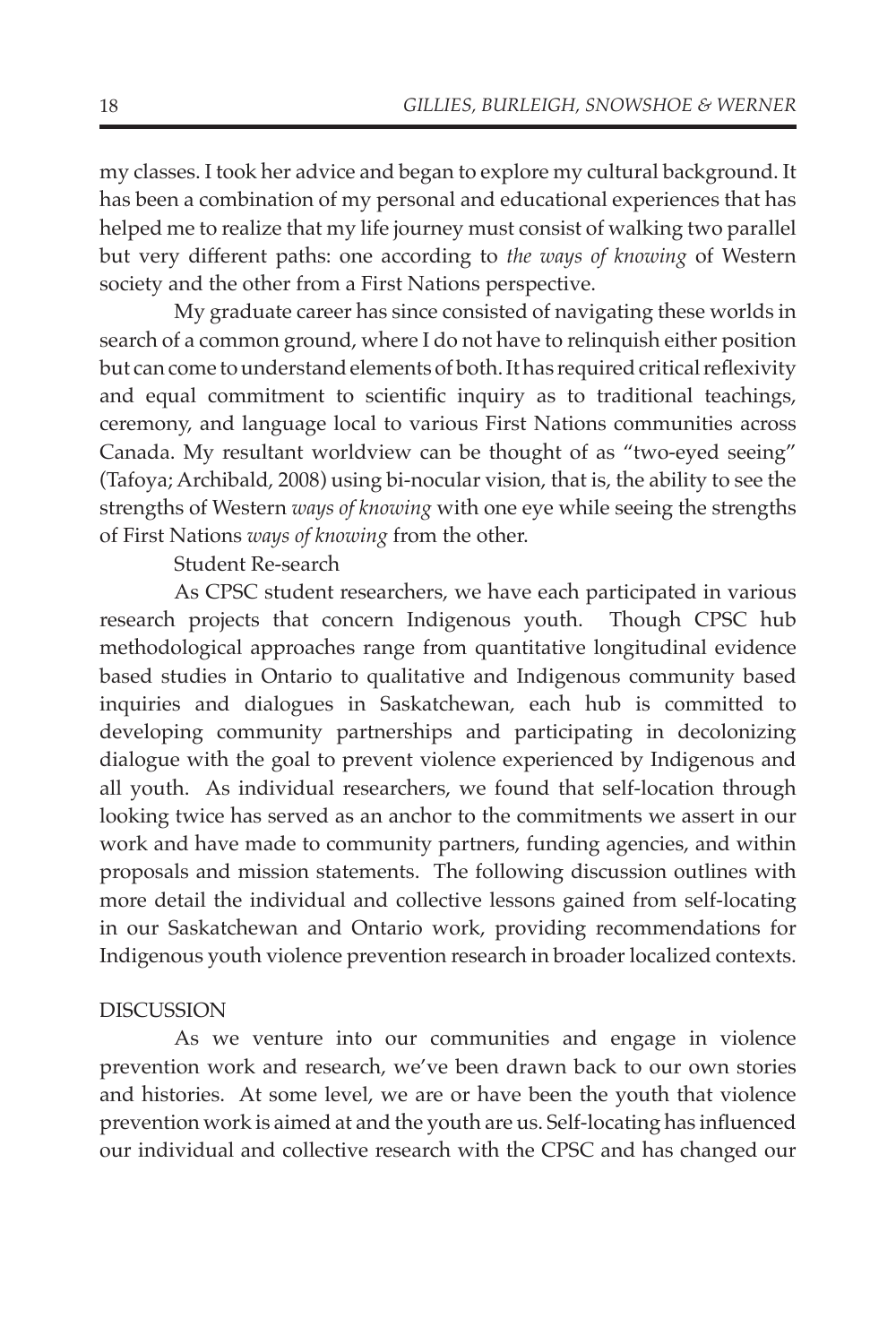perspective of community involvement so that we can better acknowledge our shared limitations and commonalities with others. As a collective, we know our colleagues more than before and in a more relational way—we know our motivations and driving passions that have brought us to this work. As stated by Wilson:

> This self-recognition enables us to understand where and how we belong to this world, and it has the profound effect of ensuring that whenever we may happen to be at any given time, alone or in the company of other people, that we do not feel alone. This knowledge nourishes us. (2001, p. 92)

Because the process of self-location requires us to ask 'who am I in relation to others,' the process requires a great deal of work; personal work often not recognized or valued in academia. Consequently, the space and time needed to foster relationships required for this type of writing are not valued, and such efforts are marginalized and recognition non-existent. In our research process, committing time to self-locate was at times difficult but an absolute necessary and ongoing component of working with and representing Indigenous youth, their families, and communities. We also found that patience was needed as we asked ourselves difficult questions regarding what family and personal information could be disclosed safely and respectfully with each other and in our writing. An emotional investment is required as well when self-locating as we reconnected with family, gathered stories, and retold our stories to allow deeper and clearer understandings of who we are and what we do, do not, or cannot know.

For each of us, the process of self-location has changed with time and is ongoing. Because self-locating is fluid, it doesn't always fit well with linear approaches to writing. Yet, the fluctuating nature of self-locating serves an important role in calling into question the epistemological and ontological underpinnings of positivistic research paradigms that tend to dominate literature in the field of violence prevention (Catalano, Fagan, Gavin, Greenberg, Irwin, Ross & Shek, 2012). Through self-locating we have challenged assumptions about what it means to conduct good research, as we cannot ignore the inter-connectedness of the personal and professional. Selflocating has helped us to accept we are not neutral as violence prevention researchers—nor do we want to be. By locating ourselves through our stories, and understanding ourselves through looking twice, we can now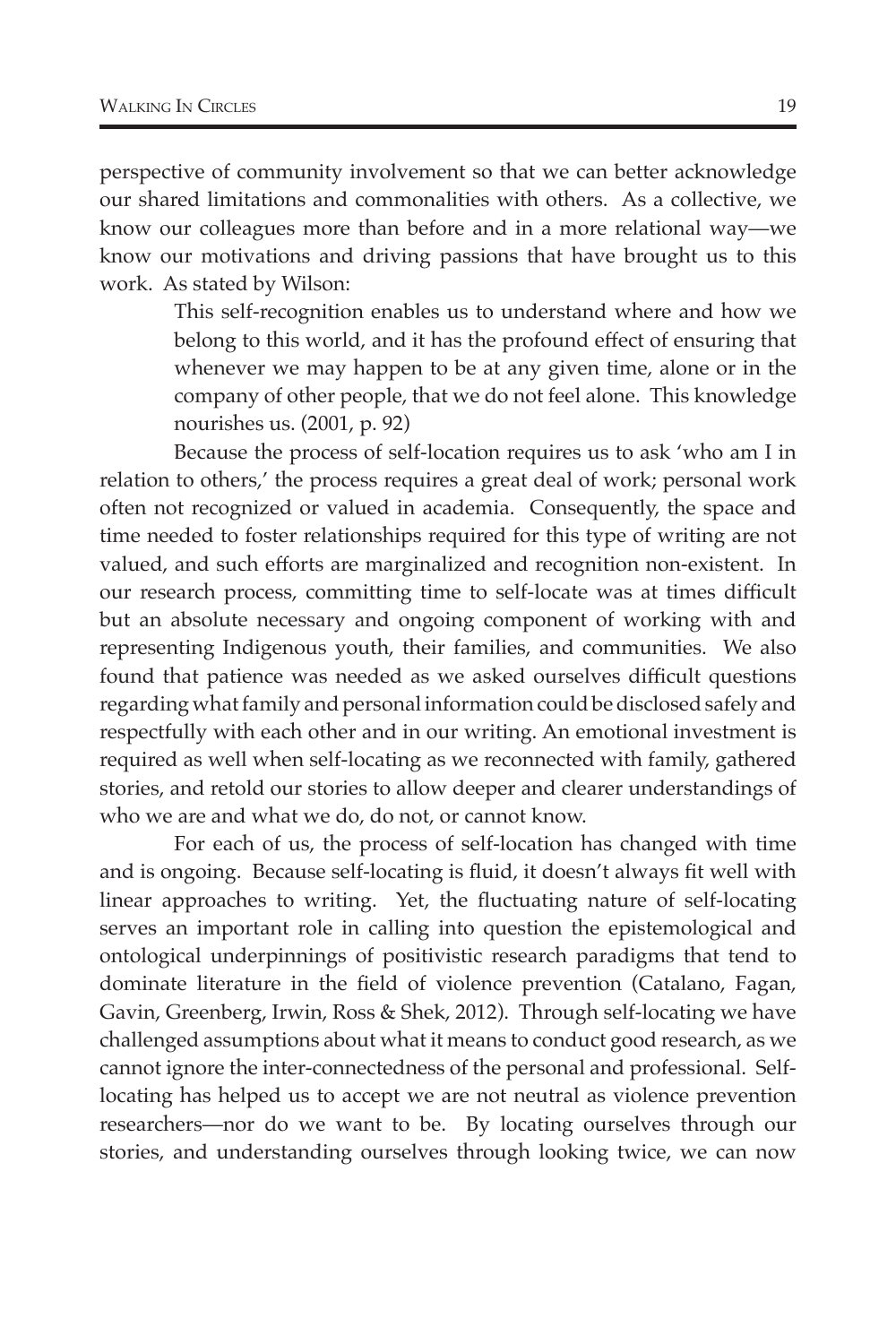answer questions such as 'why do you want to prevent Indigenous youth violence, what is your work's purpose, and how might your work counter colonization' with more confidence and humility.

Most importantly, self-locating has altered and expanded our conceptions of violence prevention research concerning Indigenous youth. The process of self-location, through the framework of looking twice, has made us more self-aware researchers in the sense that it has provided conceptual clarity of our purpose and direction, and courage to create space where nearly none existed previously for uncomfortable dialogue about colonial violence, race, privilege, and decolonization. This space has led to a heightened consciousness of our own motivations and assumptions, influencing our research questions, participation in projects, and relationships with community and colleagues. For some of us, the repeated process of locating has spurred the privileging of Indigenous knowledges and anti-colonial and decolonizing methods. For others, self-location has led to listening more carefully to stories shared by youth, their families, communities, and service providers. As we now see more clearly that Indigenous youth violence is normalized and reinforced by colonial processes, some of us have shifted our focus to colonial power and institutionalized discourse. Though we have each taken a varying path as a result of self-locating through the Re's, validating our individual stories as Indigenous peoples and allies has changed us, we have learned from each other, and we each see our role as researchers differently. It is our position that this step towards honesty is a step towards more accountable and transparent Indigenous youth violence prevention research. It becomes increasingly difficult to step away from responsibilities to communities and the researched when self-location is practiced as a research method.

## **CONCLUSION**

Self-location begins with understanding who we are and from where we come, admitting what we do and do not know, and committing to an ongoing relational learning process. Conceptualizing and actualizing self-location, for us, has been a complex, personal, and cyclical method that requires time and space not always made available in academia but is absolutely necessary. We as researchers and Canadian citizens are implicated in the cycle of colonial violence navigated by Indigenous youth. We can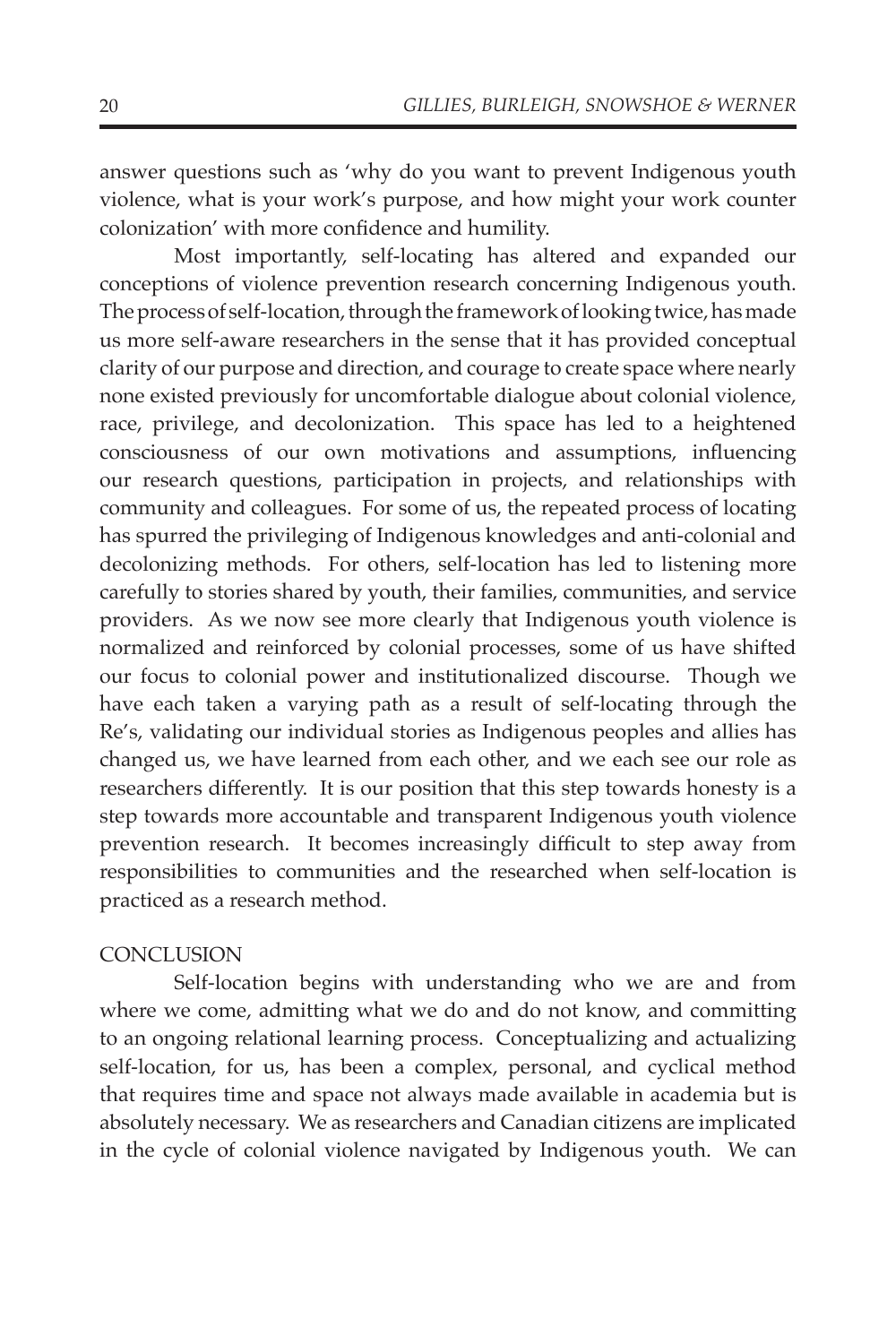more effectively counter this violence when we accept our positioning and roles in it.

We acknowledge that our understandings of self-location are partial and we are grateful to the Indigenous scholars from whom we have learned. We are also grateful to our families for sharing their stories with us and we dedicate this paper to the memory of Carmen's father, Lee Baker, who passed away suddenly in September 2013. Much like Angela's poem shared in the epigraph, self-locating brings us back to where we started, reminding us why we are here, shedding light on our surroundings, and moving us forward to conduct research in more honest and accountable ways to benefit the children, youth, and communities we serve.

#### REFERENCES

- Absolon, K. & Willet, C. (2004). Aboriginal research: Berry picking and hunting in the 21st century. *First Peoples Child & Family Review: A Journal on Innovation and Best Practices in Aboriginal Child Welfare Administration, Research, Policy and Practice, 1*(1), 5-17.
- Absolon, K. & Willett, C. (2005). Putting ourselves forward: Location in Aboriginal research. In L.A. Brown (Ed.), *Research as resistance: Critical, Indigenous and anti-oppressive approaches* (pp. 97-126). Toronto: Canadian Scholars Press.
- Alex, L., & Hammarstorm, A. (2008). Shift in power during an interview situation: Methodological reflections inspired by Foucault and Bourdieu. *Nursing Inquiry, 15*(2), 169-176.
- Archibald, J. (2008). *Indigenous storywork: Educating the heart, mind, body and spirit*. Vancouver: UBC Press.
- Baker, E. (2008). Locating ourselves in the place of creation: The academy as Kitsu'lt melkiko'tin. *Canadian Woman Studies, 26*(3/4), 15-20.
- Battiste, M. Bell, L. Findlay, Findlay & Henderson, S. (2005). Thinking place: Animating the Indigenous humanities in education. *Australian Journal of Indigenous Education, 34,* 7-19.
- Blackstock, C. (2010). *Delivering inequality to First Nations children and families receiving child welfare services.* Canada: First Nations Child and Family Caring Society of Canada.
- Blackstock, Trocme & Bennet (2004). Child maltreatment investigations among Aboriginal and non-Aboriginal families in Canada. *Violence Against Women, 10*(8), 901-916.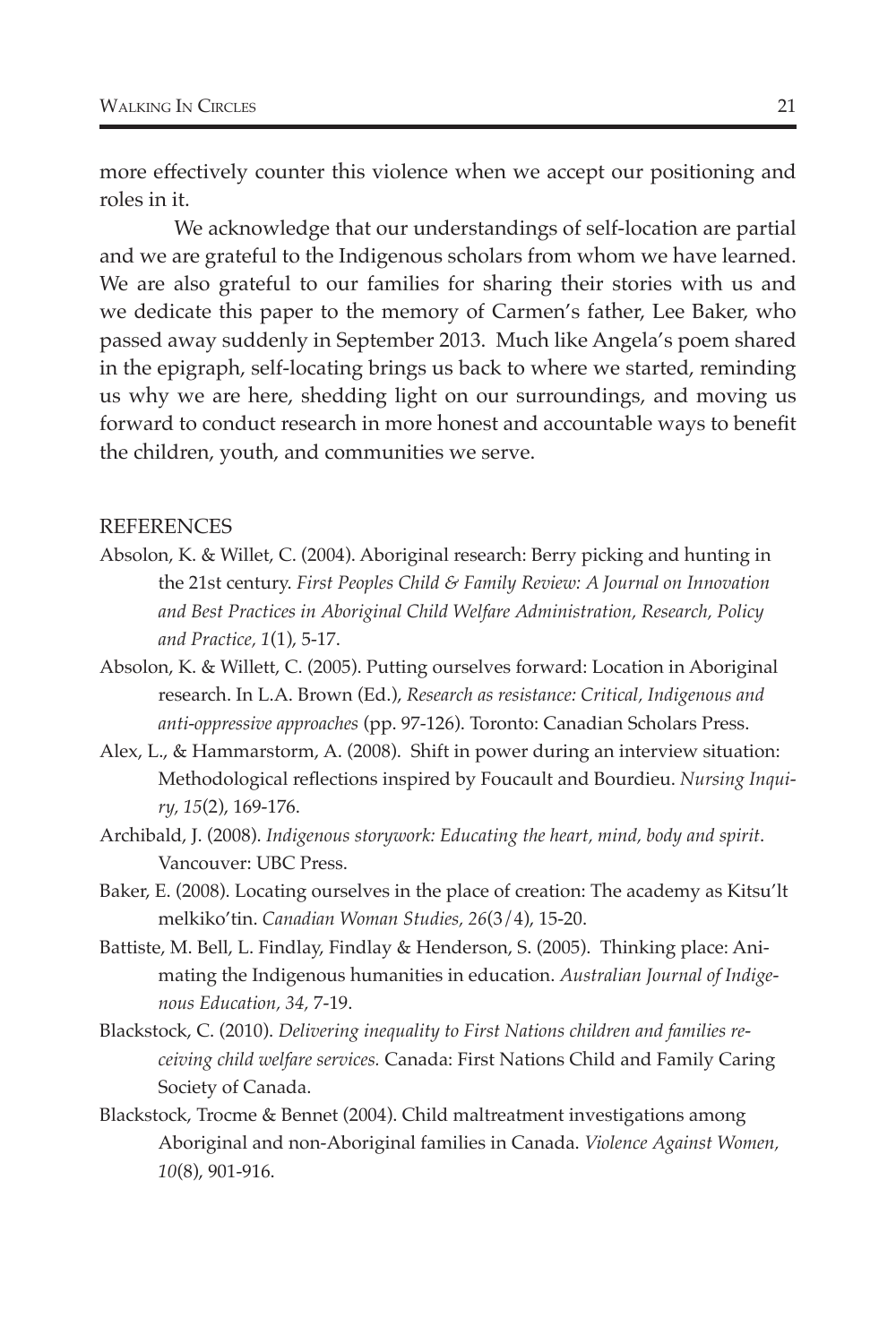- Botvin, G. (2004). Advancing prevention science and practice: Challenges, critical issues, and future directions. *Prevention Science, 5*(1), 69-72.
- Brennan, S. (2009). *Violent vicitimization of Aboriginal women in the Cnadian provinces.* Canada: Satistics Canada. Retrieved from http://www.statcan.gc.ca/ pub/85-002-x/2011001/article/11439-eng.pdf
- Brownridge, D. (2008). Male partner violence against Aboriginal women in Canada: An empirical analysis. *Journal of interpersonal violence, 18*(1), 65-83.
- Canada, (1996). *Report of the royal commission on Aboriginal peoples.* Ottawa, ON: Canada Communication Group Publishing.
- Canadian Institutes of Health Research, Natural Sciences and Engineering Research Council of Canada, and Social Sciences and Humanities Research Council of Canada. (2010). *Tri-Council Policy Statement: Ethical Conduct for Research Involving Humans*. Retrieved from http://www.pre.ethics.gc.ca/pdf/eng/ tcps2/TCPS\_2\_FINAL\_Web.pdf
- Catalano, R., Fagan, A., Gavin, L., Greenberg, M., Irwin, C, Ross, D. & Shek, D. (2012). Worldwide application of prevention science in adolescent health. *Lancet, 379*(9826),1653-1664.
- Chartrand, L. & McKay, C. (2006). *A Review of Research on Criminal Victimization and First Nations, Métis and Inuit Peoples 1990 to 2001.* Department of Justice Canada. Policy Center for Victim Issues.
- Crooks, C. V. (2008). Engaging Aboriginal youth in school-based violence prevention: A comprehensive evaluation perspective. In D. Pepler & W. Craig (Eds.), *Understanding and addressing bullying: An international perspective* (pp. 198- 214). USA: AuthorHouse.
- Crooks, C. V., Chiodo, D., Thomas, D., & Hughes, R. (2010). Strengths-based programming for First Nations youth in schools: Building engagement through healthy relationships and leadership skills. *International Journal of Mental Health and Addiction, 8,* 160-173.
- Daley, A. (2010). Reflections on reflexivity and critical reflection as critical research practices. *Journal of Woman and Social Work, 25*(1), 68-82.
- Dominelli, L. (2002). Anti-oppressive practice in context. In R. Adams, L. Dominelli and M. Payne (Eds.), *Social work: Themes, issues and critical debates 2nd edition* (pp. 3-17), Basingstoke, Palgrave Macmillan.
- Dowling, M. (2006). Approaches to reflexivity in qualitative research. *Nurse Researcher, 13*(3), 7-21.
- Downe, P. (2007). Strategic stories and reflexive interruptions: Narratives of a ''safe home'' amidst cross-border sex work. *Qualitative Inquiry, 13*(4), 554-572.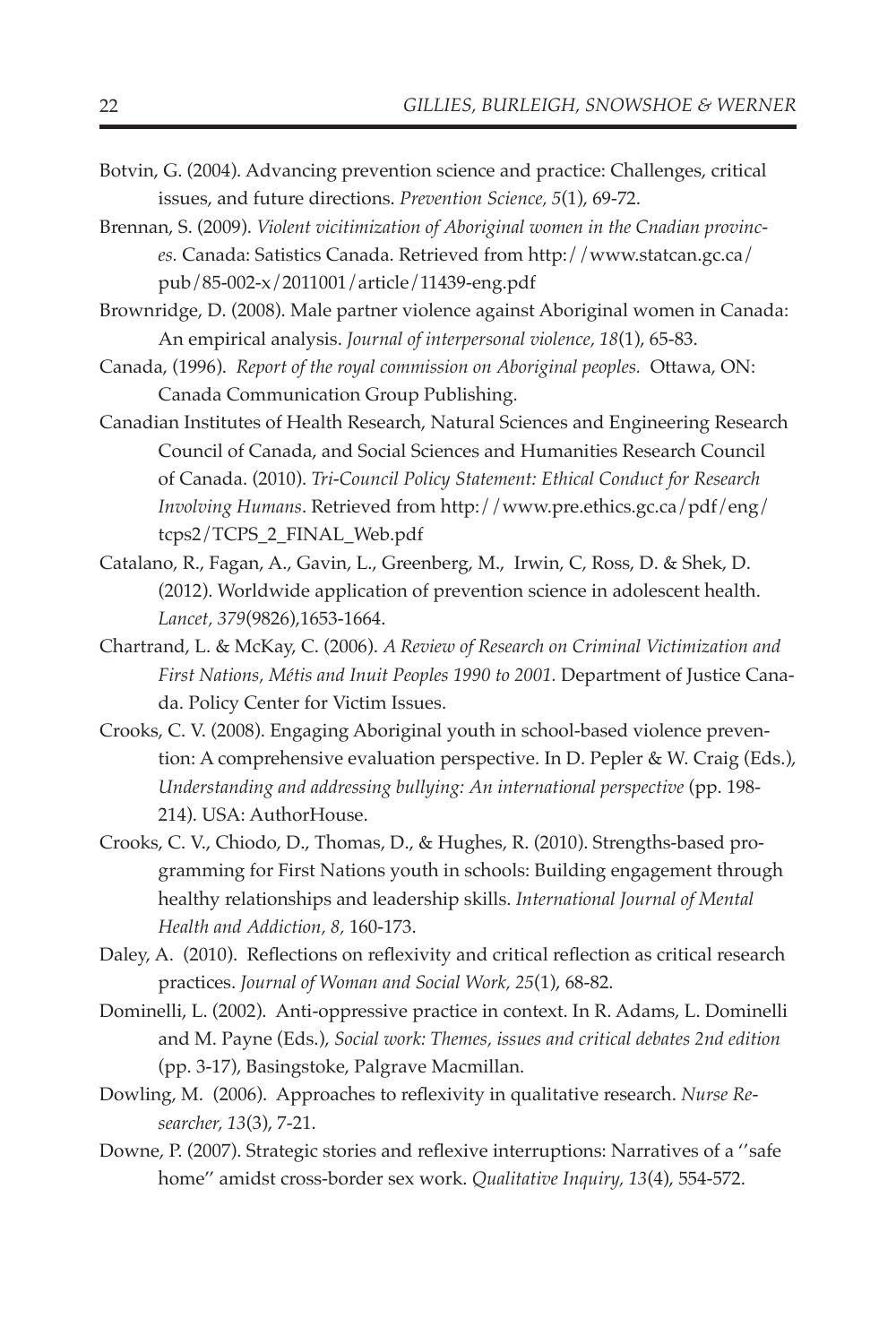- Elliott, D. & Mihalic, S. (2004). Issues in disseminating and replicating effective prevention programs. *Prevention Science, 5*(1), 47-54.
- Finlay, L. (2002). "Outing" the researcher: The provenance, process and practice of reflexivity. *Qualitative Health Research, 12*(4), 531-545.
- Fry. H. (2011). *Call into the night: An overview of violence against Aboriginal women.* Canada: Standing Committee on the Status of Women.
- Gilgun, J. F. (2008). Lived experience, reflexivity, and research on perpetrators of interpersonal violence. *Qualitative Social Work, 7*(2), 181-197).
- Gordon, J. (2005). White on white: Researcher reflexivity and the logics of privilege in white schools undertaking reform. *The Urban Review, 37*(4), 279-301.
- Greenburg, M. (2004). Current and future challenges in school-based prevention:The researcher perspective. *Prevention Science, 5*(1), 5-13.
- Grekul, J. & Sanderson, K. (2011). "I thought people would be mean and shout" Introducing the Hobbema Community Cadet Corps: A response to youth gang involvement? *Journal of Youth Studies,14(*1), 41-57.
- Hare, J. & Pidgeon, M. (2011). The way of the warrior: Indigenous youth navigating the challenges of schooling. *Canadian Journal of Education, 34*(2), 93-111.
- Henwood, K. (2008). Qualitative research, reflexivity and living with risk: Valuing and practicing epistemic reflexivity and centering marginality. *Qualitative Research in Psychology, 5*(1), 45-55.
- Hurst, S., & Laird, J. (2006). Understanding American Indian youth violence and prevention. In N. G. Guerra & E. Phillips Smith (Eds.), *Preventing youth violence in a multicultural society* (pp. 149 -167). Washington, DC: American Psychological Association.
- King, M. (2012). Two-eyed seeing for culturally safe healthcare. *Gravitas, 45,* 9. Retrieved from http://www.afmc.ca/pdf/Gravitas\_Fall\_Automne\_2012.pdf
- Kovach, M. (2009). *Indigenous methodologies: Characteristics, conversations, and contexts.* Toronto: University of Toronto Press.
- Larkin, J., Flicker, S., Koleszar-Green, R., Mintz, S., Dagnino, M., & Mitchell, C. (2007). HIV risk, systemic inequalities and Aboriginal youth: Widening the circle for HIV prevention programming. *Canadian Journal of Public Health, 98*(3), 179-182.
- MacNeil, M. (2008). An epidemiologic study of Aboriginal adolescent risk in Canada: The meaning of suicide. *Journal of Child and Adolescent Psychiatric Nursing, 21*(1), 3-12.
- Maxey, I. (1999). Beyond boundaries? Activism, academia, reflexivity and research. *Area, 31*(3), 199-208.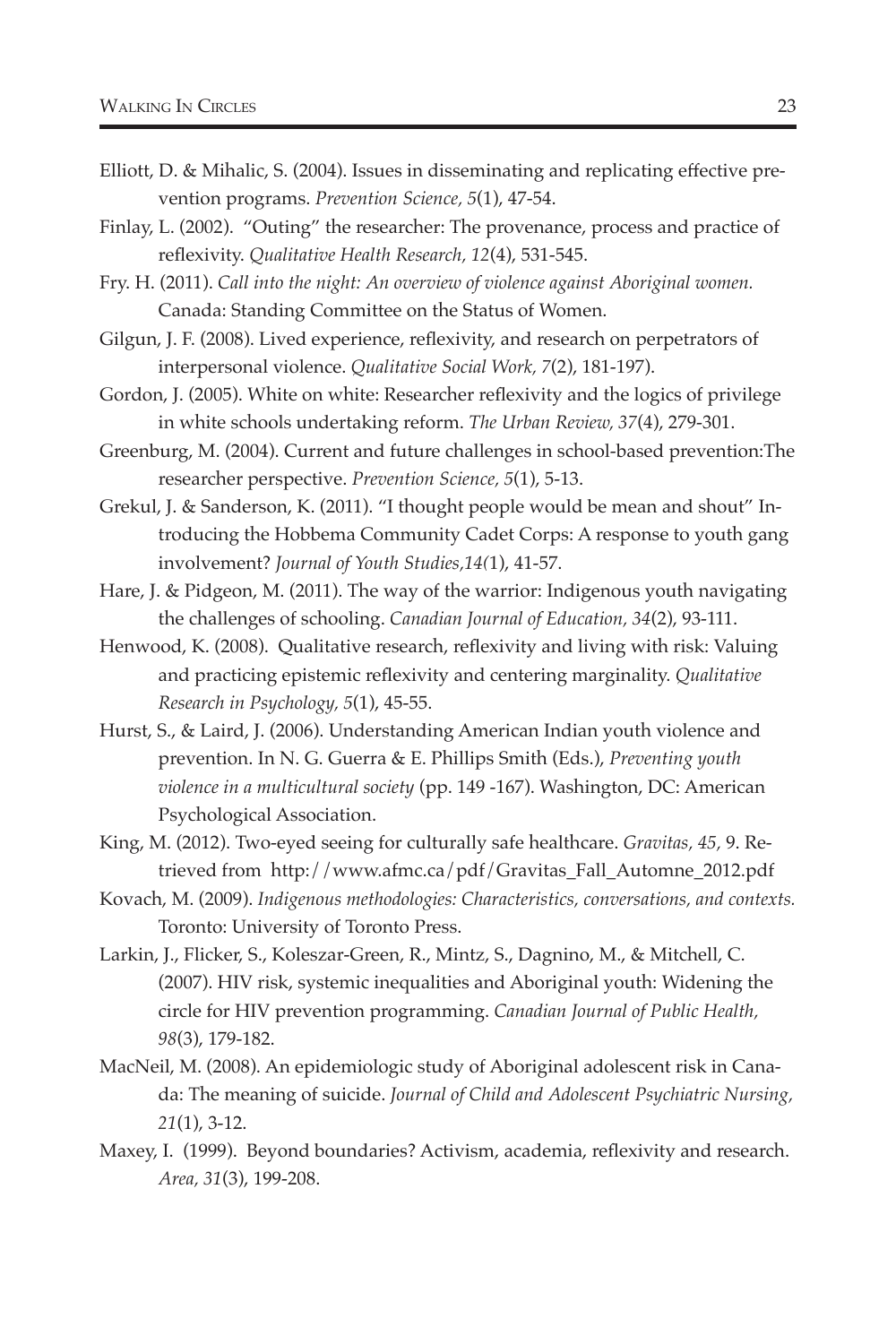- Menzies, C. (2001). Reflections on research with, for, and among indigenous peoples. *Canadian Journal of Native Education, 25*(1), 19-36.
- Penn, J. & Doll, J. & Grandgenett, N.(2008). Culture as prevention: Assisting highrisk youth in the Omaha Nation. *Wicazo Sa Review, 23(*2), 43-61.
- Pillow, W. (2003). Confession, catharsis, or cure? Rethinking the uses of reflexivity as methodological power in qualitative research. *International Journal of Qualitative Studies in Education, 16(*2), 175-196.
- Powell, J. & Black, T. (2003). Questioning the assumptions of youth violence prevention programs: The role of reflexive evaluation in program development. *Journal of Applied Social Science, 20*(1), 37-63.
- Reed, S., Miller, R., Nnawulezi, N. & Valenti, M. (2012). Erecting closets and outing ourselves: Uncomfortable reflexivity and community-based research. *Journal of Community Psychology, 40*(1), 1–26.
- Restoule, J.P., Archibald, J., Lester-Smith, D., Parent, A., Smillie, C. (2010). Connecting to spirit in Aboriginal research. *Canadian Journal of Native Education, 33*(2), 1-8.
- Shantz, J. (2010). 'The foundation of our community': Cultural restoration, reclaiming children and Indigenous youth in an Indigenous community. *Journal of Social Welfare and Family Law, 32*(3), 229—236.
- Smith, A. (2009). *Indigenous peoples and boarding schools: A Comparative study.* Prepared for the Secretariat of the United Nations Permanent Forum on Indigenous Issues. Retrieved Sept 1, 2009, from http://www.un.org/esa/socdev/ unpfii/en/publications.html.
- Smith, L. T. (1999). *Decolonizing methodologies: Research and Indigenous peoples.* London: Zed Books Ltd.
- Society for Prevention Research (2011). *Standards of knowledge for the science of prevention.* Retrieved from http://www.preventionresearch.org/Society%20for%20 Prevention%20 Research%20Standards%20of%20Knowledge.pdf
- St. Denis, V. (2011). Silencing Aboriginal curricular content and perspectives through multiculturalism: ""There are other children here"" *Review of Education, Pedagogy, and Cultural Studies, 33*(4), 306-317.
- Steinhauer, E. (2002). Thoughts on an Indigenous research methodology*. Canadian Journal of Native Education, 26*(2), 69-81.
- Tafoya, M., & Galliher, R. V. (2008). Ethnic identity, acculturation, and psychosocial functioning among Latino adolescents. Poster presented at the biennial meeting of the National Latino/a Psychological Association.